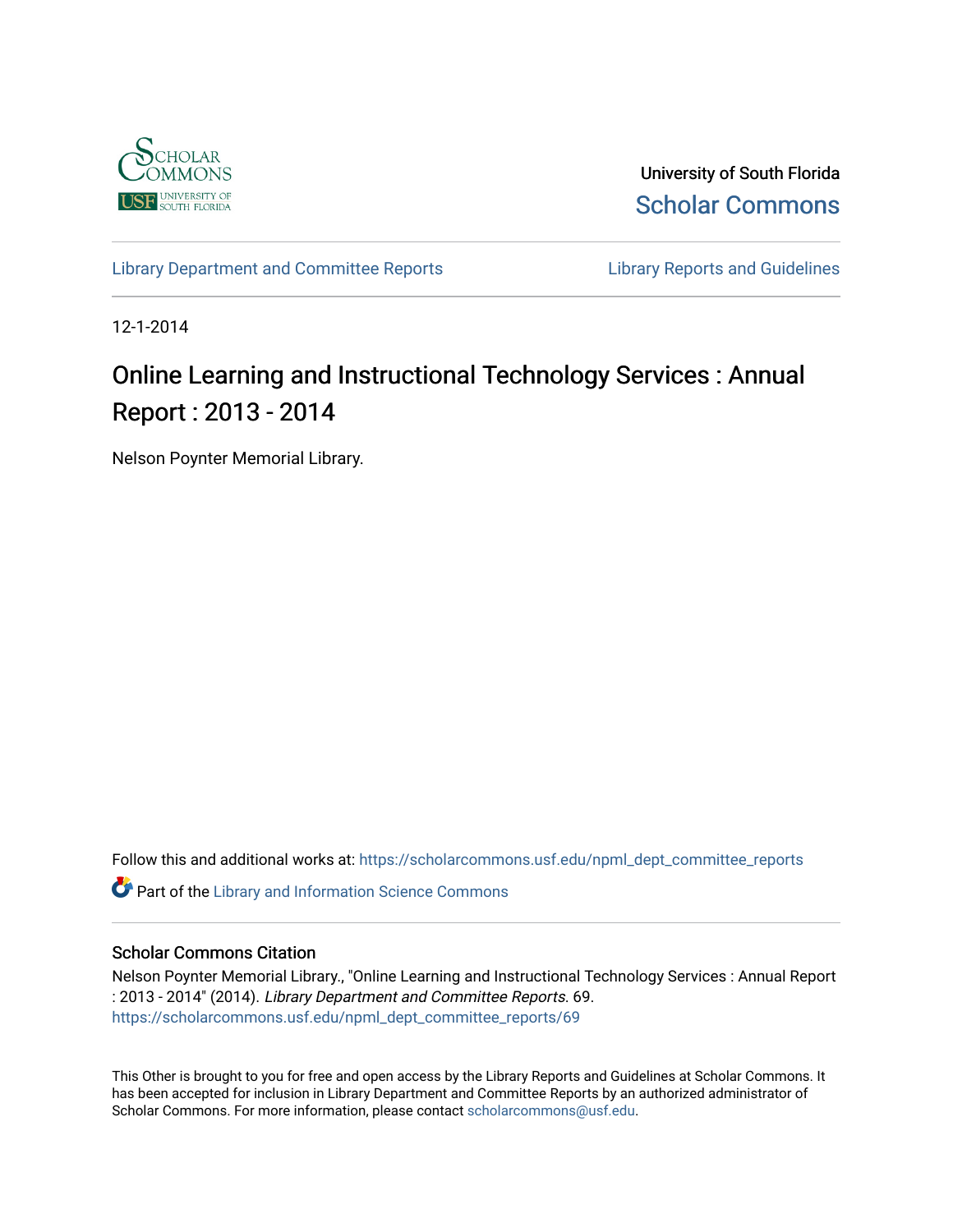# **Online Learning and Instructional Technology Services Annual Report**

**July 1, 2013 – June 30, 2014**

University of South Florida St. Petersburg

*Compiled by David Brodosi and Kaya van Beynen with input from Carol Hixson* 

2014

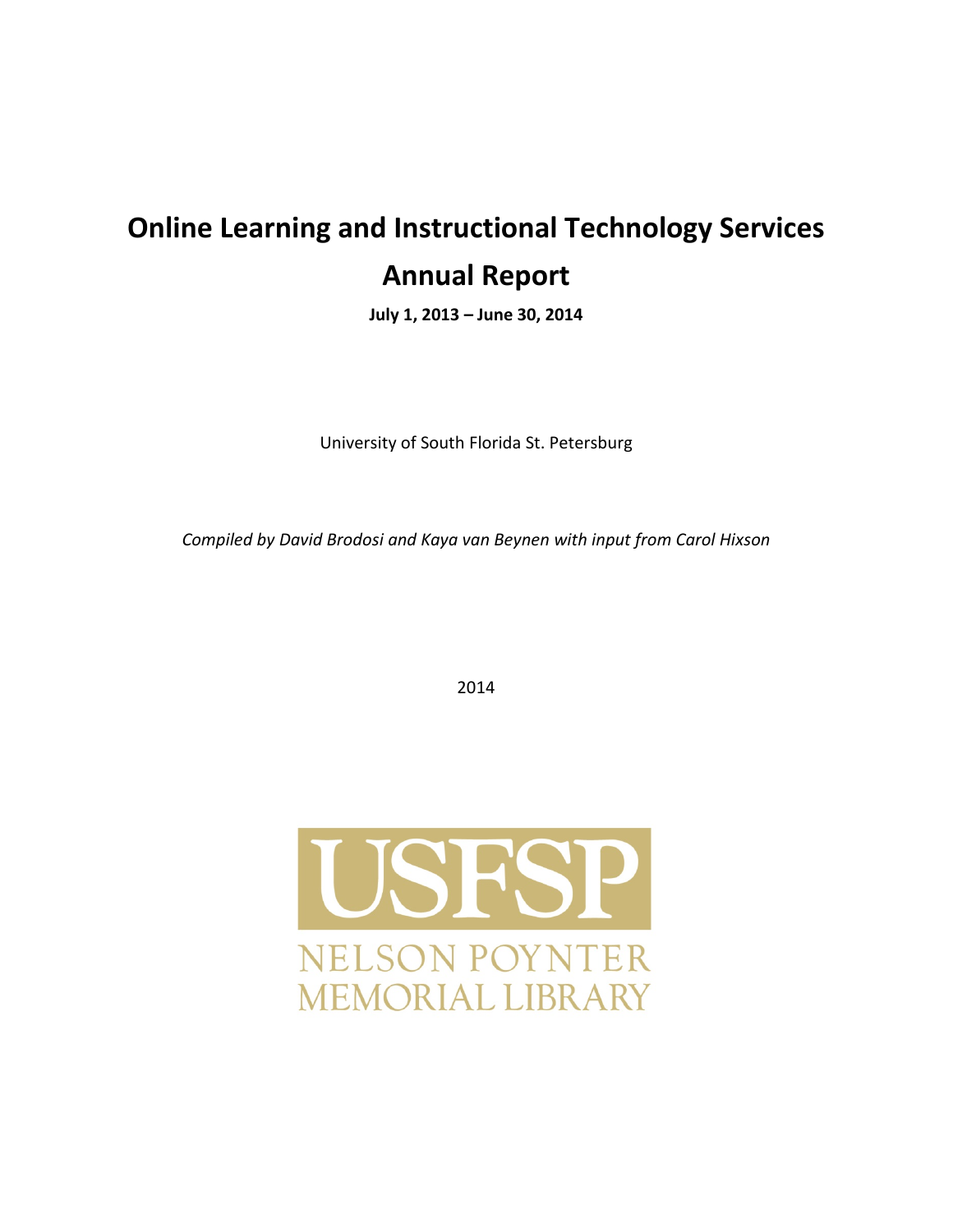#### **Statistical Summary 2013 2014**

|                                                   | 2013 / 2014 |
|---------------------------------------------------|-------------|
| <b>Total Service Request Tickets</b>              | 248         |
| <b>Professional Development Training Sessions</b> | 68          |
| Provided                                          |             |
| Number of ID Cards Created                        | 2,455       |
| Number of Video Recording Sessions                | 269         |
| Number of unique USFSP Courses receiving          | 116         |
| <b>Instructional Design Support</b>               |             |
| Total number of Instructional Design Support      | 387         |
| <b>Sessions for USFSP Courses</b>                 |             |

# **Departmental Overview**

The Online Learning and Instructional Technology Services (OLITS) department is an interdisciplinary working group of professionals whose mission is to support USFSP faculty and students through the effective use of technology. The group was restructured in early 2013 to improve the quality of services, explore areas we could increase the scalability of such services, promote support services available to faculty, staff and students as well as expand, improve, and provide appropriate data protocols.

Online Learning and Instructional Technology Services is now made up of four core service units, Classroom Technology Services, Instructional Design Services, Video Production Services and Faculty Professional Development Services. This platform provides resources and best practices that cover teaching technology support for our face-to-face courses and online/hybrid course design.

In the 2013/14 academic year, the department consisted of a Coordinator (David Brodosi), 5 Instructional Designers (Nicole Emert, Phil Gaiser, Timi Hager, Karla Kmetz, Otis Wilder), two Media Resources Specialist (Michael Mathon and Robert Vessenmeyer), and an Administrative Specialist (Sheila Stone). The department also had an Assistant Director for Online and Distributed Learning, Kim Garvey, from May through October 2013; the job description for this position was subsequently revised and a search for a new Director of Distance and Online Learning was started in 2014.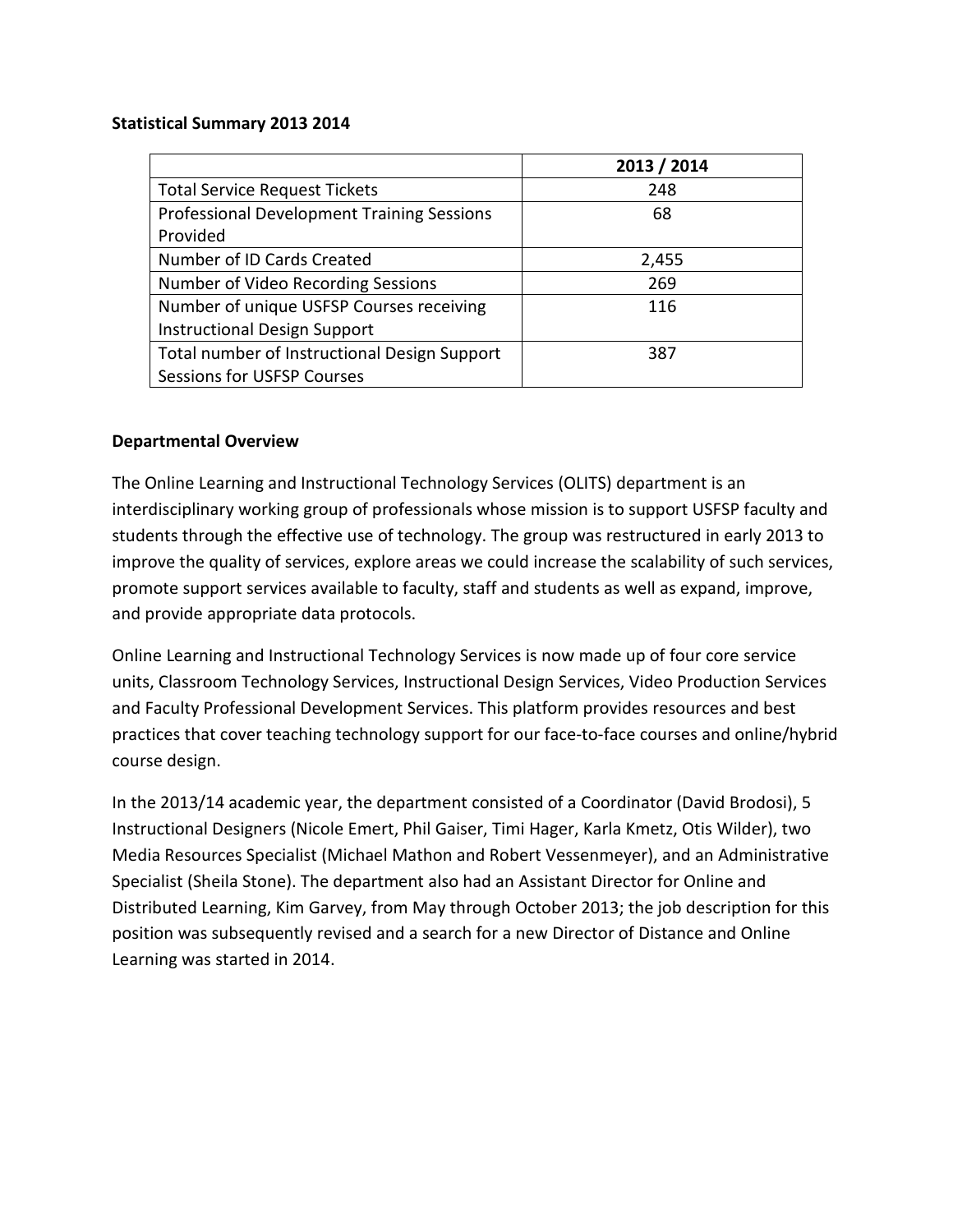# **Significant Accomplishments**

# **Faculty Professional Development Services (Nov 2013 – August 2014) –**

OLITS hired a new Instructional Designer in fall 2013 to help develop a comprehensive, ongoing professional development program for faculty at USFSP. USFSP Instructional Designers help ensure the success of students by assisting faculty with their online instruction methods. During 2013/2014 year, OLITS provided 68 training sessions with a total of 170 attendees. OLITS also assisted 105 faculty members during open lab sessions.

The first professional development needs assessment survey for distance learning was conducted from November 11 through November 22, 2013. The results of this survey were incorporated into a proposal for future professional development sessions such as new courses and workshop sessions for the upcoming year (see: [http://hdl.handle.net/10806/8810\)](http://hdl.handle.net/10806/8810).

Instructional Designer Timi Hager developed a new, regularly occurring, Professional Development Series for USFSP faculty and staff consisting of *Training Tuesdays* and a *Lunch and Learn Series*. These professional development sessions were offered in the Distance Learning Studio, Poynter 219. Session topics included: *Instructional Design Strategies: Aligning Objectives and Assessments*, *iPad Apps for Education*, *Finding Instructional Graphics in Creative Commons*, *Canvas Modules*, *Files, & Pages*, and many more. As part of this series, the OLITS collaborated with Research and Instruction librarians to create workshops on *Scholarly Metrics*, and *Library Modules and LibGuides*. Many of these sessions were filmed in the studio so that USFSP faculty and staff who were unable to attend would still be able to benefit from the training opportunities provided (see Professional Development videos: [http://dspace.nelson.usf.edu/xmlui/handle/10806/10400\)](http://dspace.nelson.usf.edu/xmlui/handle/10806/10400)

### **Instructional Technology Services**

Online Learning and Instructional Technology Services and Campus Computing Services work together to provide and support technology in the classrooms. Campus Computing provides support for the computer and telephone while Online Learning and Instructional Technology Services support the projector and other AV equipment. Instructional Technology Services supports, services, and upgrades all of the equipment within campus teaching spaces and responds via its Help Desk to any problems that users may encounter. The unit prides itself on quick response to requests, technical support, and other services. In the content creation process, digital audiovisual services are provided to faculty, students and staff to develop multimedia packages for teaching, delivery of information, and student learning.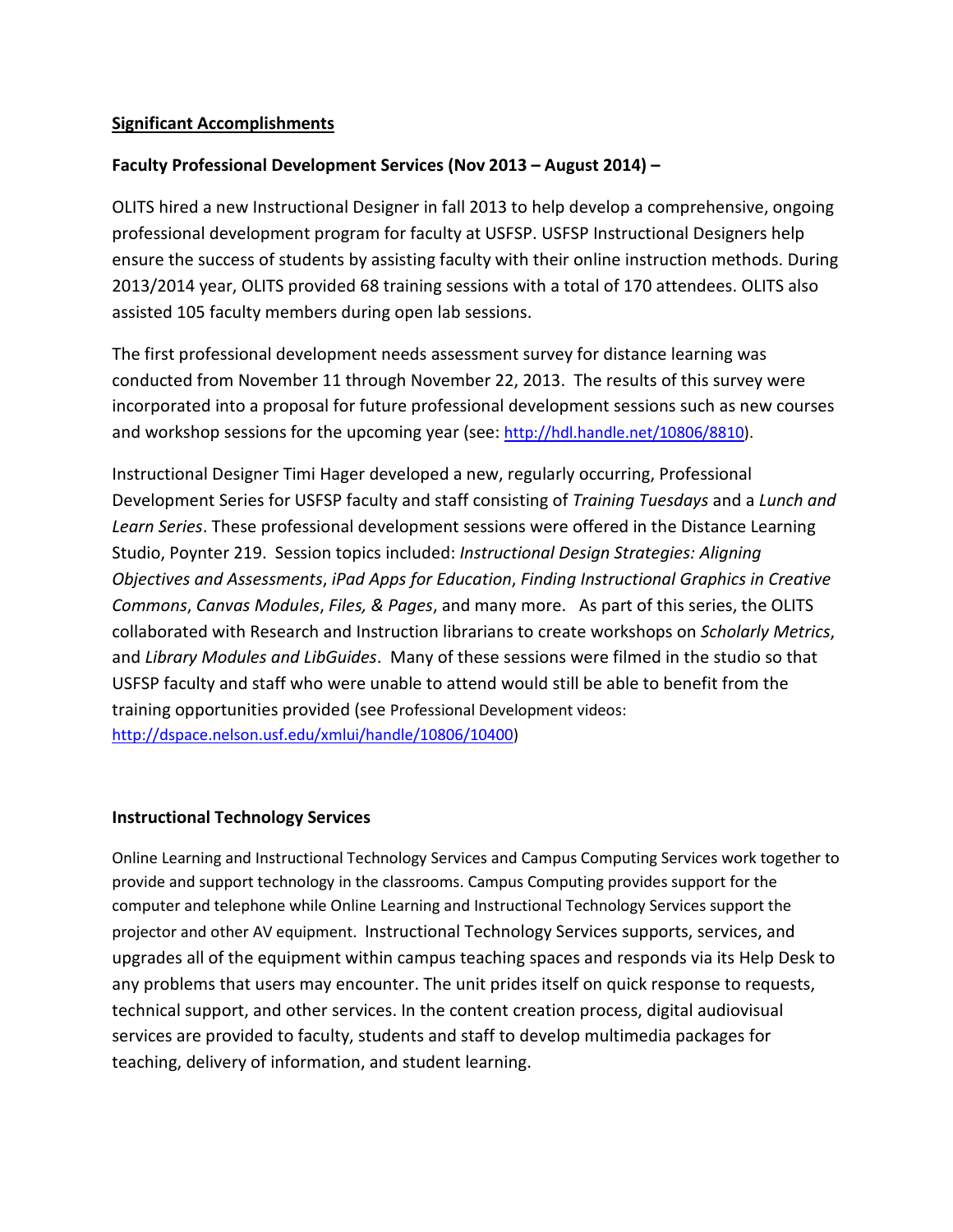For academic year 2013/2014 Instructional Technology Services responded to 179 trouble tickets for classrooms located at USFSP and to 69 Distance Learning Service Tickets.

|                          | 2013/14 | 2012/13 | 2012/11 | 3 Yr % Change |
|--------------------------|---------|---------|---------|---------------|
| Instructional Technology | 179     | 148     | 104     | 72%           |
| Services Tickets         |         |         |         |               |
| Distance Learning        | 69      | 140     | 157     | -56%          |
| Total                    | 248     | 288     | 261     | -5%           |

Examples of Instructional Technology Services Tickets:

- A little after 6:00 pm on Tuesday September  $2^{nd}$  (Instructor) called and reported that the projector in Davis 102 was not working. The issue was a blown lamp. I relocated the class and installed a new projector
- Provided 8 hours of Tech Support for the Festival of Reading

Distance Learning

- Configure new laptop for [name of faculty member]
- I'm having issues with getting PC one online in the studio. The error I get is "remote device or resource won't accept the connection".
- Install a new webcam to install on [name of faculty member]'s computer.

The decline of the Distance Learning service requests is unclear. Systems analyst Robin Casey, the Systems Department that was responsible for DL, resigned in May leaving this position unfilled for 3 months of the academic year. Thus this empty position might account for some of the drop. In addition, the Technology Helpdesk ticket system is inconsistently used by USFSP students, staff, and faculty.

OLITS also oversees the student ID card operations on campus. For academic year 2013/2014, the department produced 2,455 ID cards/intern badges.

|                         | 2013/14 | 2012/13 | 2012/11 | 3 Yr % Change |
|-------------------------|---------|---------|---------|---------------|
| <b>ID Cards Created</b> | 2455    | 2257    | 2419    | 2%            |

# **Video Production Services**

Video Production Services offers comprehensive video/audio production and webcasting services for a wide variety of needs using our broadcast quality studio. The unit assists faculty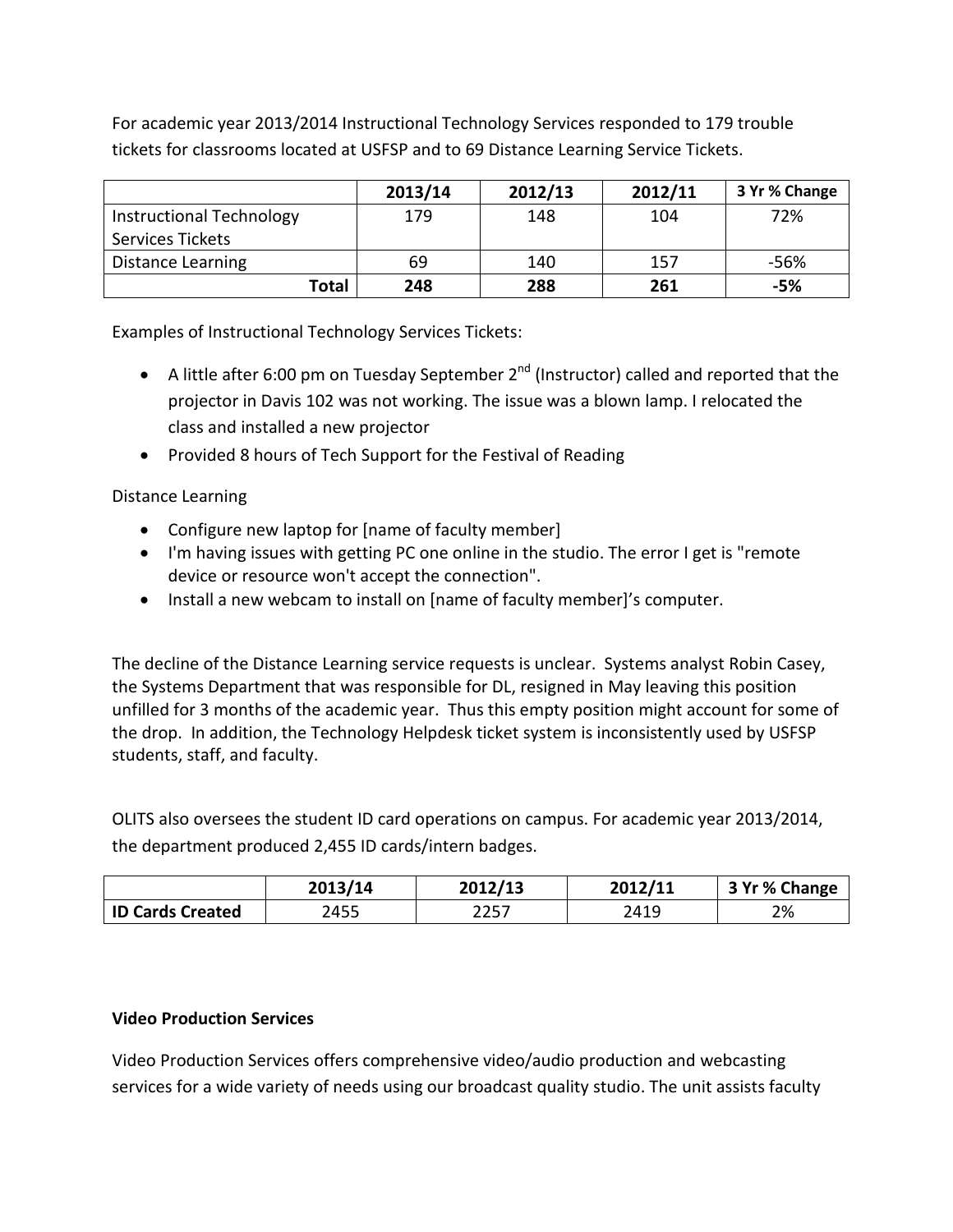and staff at USFSP by providing them with a set of comprehensive and flexible multimedia production services to integrate media in the classroom and within online courses. For academic year 2013/2014, Video Production Services provided 269 recording sessions requiring over 751 person hours.

Several USFSP Faculty Research and Current Events Discussions were recorded in the library. These included:

- September 9, 2013 Dr. Bob Dardenne and Dr. Thomas Smith spoke at the library's Banned Book's Week panel discussion on issues of national security, surveillance, and censorship. To integrate the library's onsite events to the USFSP distance learning community, this discussion was filmed and made openly available through the USFSP Digital Archive at: <http://video.nelson.usf.edu/video/PoynterTalks/>
- April 17, 2014 As part of USFSP Research Month, 13 USFSP faculty presented their research in five-minute sessions that were videotaped by OLITS staff member Media Resources Specialist Robert Vessenmeyer. The Faculty Research Lightning Talks, originally started in 2013, continued again in 2014 and have become a regular series available at: <http://dspace.nelson.usf.edu/xmlui/handle/10806/9990>

# **Instructional Design Services**

The Instructional Design Services unit extends the University of South Florida St. Petersburg's academic and technology resources to help faculty, students and staff to design and develop multimedia for teaching, delivery of information, and learning. The Instructional Design Services unit assists faculty in the form of consultation, design, and/or maintenance for online learning environments. Since January 2013, OLITS assisted faculty with 116 unique courses (59 for the College of Arts &Sciences, 19 for the College of Business undergraduate program, and 38 for the College of Education). Instructional designers, in collaboration with faculty, created 387 unique sessions provided pertaining to course design, course refinements and technical troubleshooting from USFSP courses from all three of the USFSP colleges. Instructional Designer Karla Kmetz collaborated with several Research and Instruction librarians to update the current online library research modules, as well as to create 3 new modules. Media Resources Specialist Robert Vessenmeyer collaborated with Librarian Kaya van Beynen to create a series of two-minute video tutorials to help students with frequently asked library questions (see: [guides.nelson.usf.edu/ModulesTutorials\)](http://guides.nelson.usf.edu/ModulesTutorials)

In April 2014, OLITS developed and conducted an online survey (see: [http://hdl.handle.net/10806/10059\)](http://hdl.handle.net/10806/10059) to capture student perceptions and attitudes towards online courses at the University of South Florida St. Petersburg. The majority of the respondents fell into the following demographic category: female (83%), full-time (81%), juniors (39%) and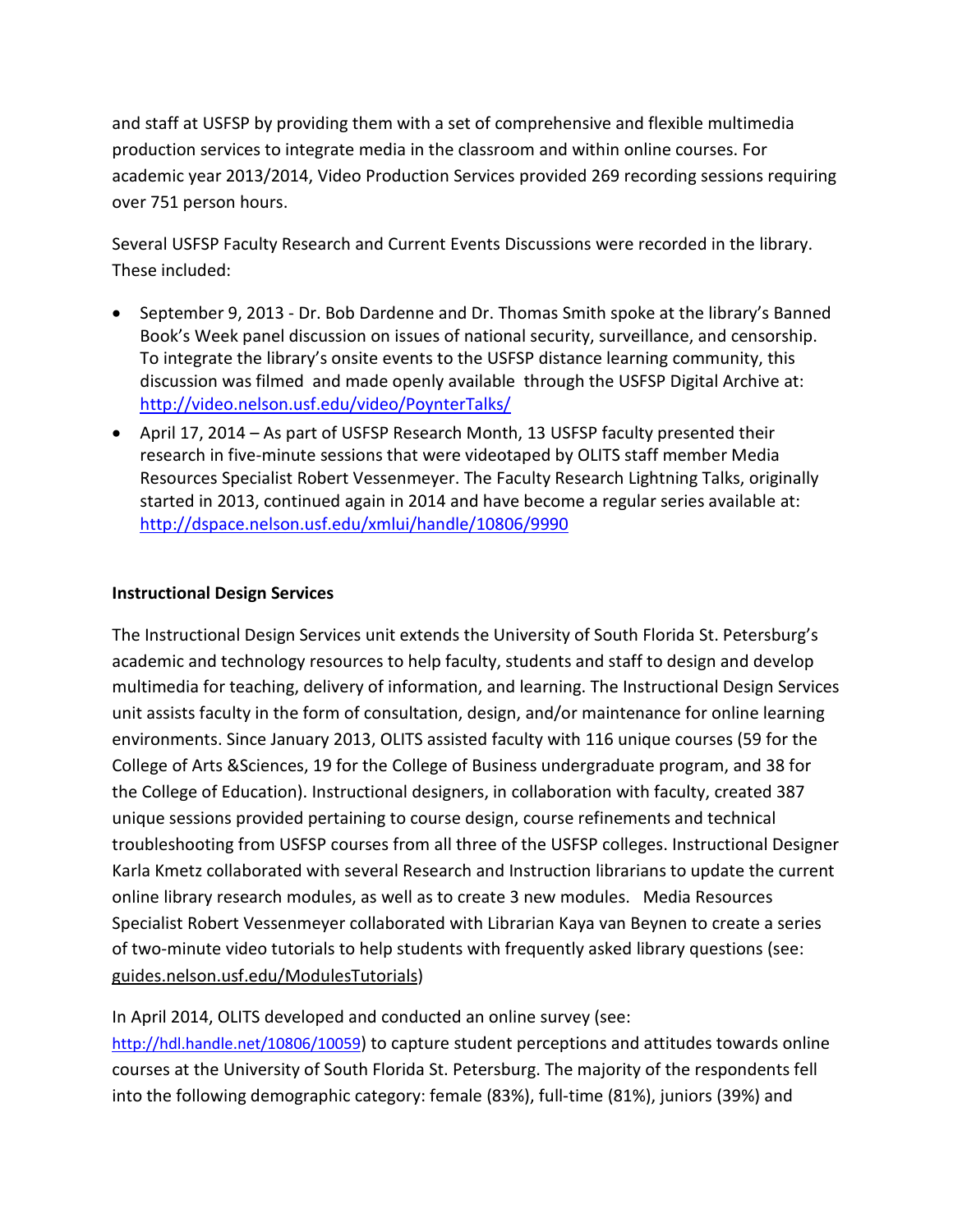seniors (27%), living off campus (87%), and between the ages of 19-24 (58%). The survey results reveal two critical findings: 1) online courses are highly valued by students and 2) students believe the quality of their online courses is equal to the quality of their face-to-face instruction (83%).

December 2013 marked the official conclusion of our migration from the Blackboard Learning Management System to Canvas. However, faculty still needed assistance in the early months of 2014. OLITS spent 18 months migrating courses, as well as training and preparing faculty for the changeover to Canvas. As of November 2013, our team identified only 84 out of 326 faculty who had yet to migrate. Due to our focused efforts to assist these 84 faculty members with the migration, only 20 of the 326 faculty still needed migration assistance by December.

As this was such a large project for the department, staff work hours were specifically tracked for 9 of these migration months.

- No tracking prior to June 2013
- $\bullet$  June 2013 105 hours
- $\bullet$  July 2013 86 hours
- August 2013 101 hours
- September 2013 63 hours
- October 2013 69 hours
- November 2013 130 hours
- December 2013 335 hours
- $\bullet$  January 2014 212 hours
- February 2014 92 hours

During the 9 months when the department tracked the hours related to migration, OLITS spent a total of 1,193 hours helping faculty move their courses to the new Canvas Learning Management System.

# **Departmental Data Tracking**

Another significant change to the OLITS department was the creation of a formalized set of procedures to track all staff project hours. David Brodosi, departmental Coordinator, also started synthesizing this information and creating monthly reports for the Dean of the Library. As much of this department's efforts are funded through the Distance Learning Student Fee, this detailed tracking is used to document activities and justify departmental initiatives, expenses, and activities. For more information see:

<http://dspace.nelson.usf.edu/xmlui/handle/10806/10051>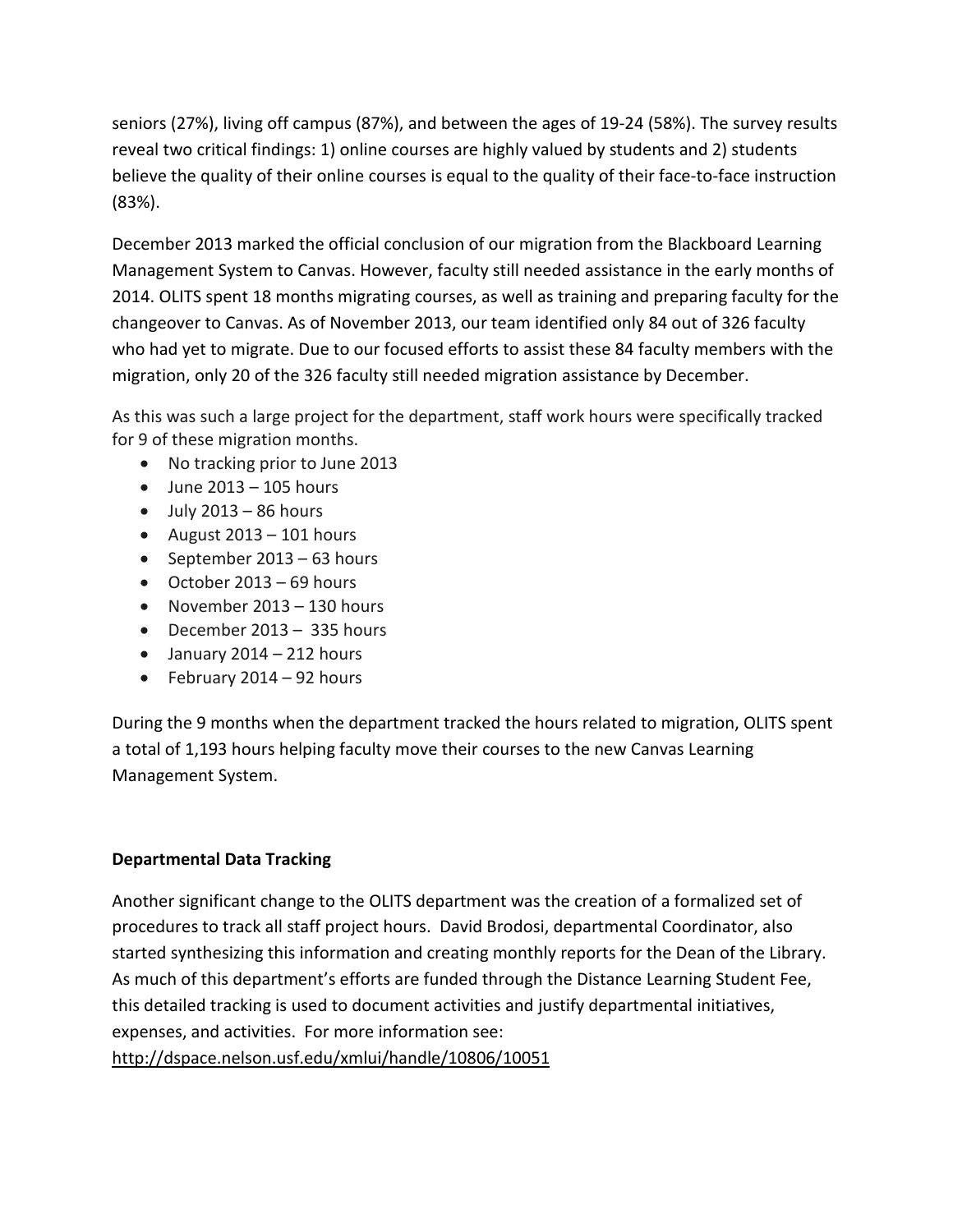# **Relocation of Instructional Materials Collection**

During spring 2014, the Instructional Materials Collection, which had been located in the open work area of the OLITS department, was relocated to the  $2^{nd}$  floor, southwest corner of the Nelson Poynter Memorial Library. The work of relocating these materials was undertaken by librarians in the Collection Development and Technical Services and Research and Instruction Departments and had a significant impact by freeing up space for future departmental initiatives focused on consultation and collaboration.

### **Awards:**

Karla Kmetz won the 2014 Distinguished Paper Award from the Association for IT Professionals (AITP) Education Special Interest Group (EDSIG) for her article, co-authored with Dr. Christopher Davis:

• **Kmetz, K.,** & Davis, C. J. (2014). Access to on-line learning: a SAD case. *Information Systems Education Journal*, *12*(2), 10.

### **Professional Service:**

David Brodosi

• Nelson Poynter Memorial Library, Library Leadership Team, Member

Karla Kmetz

• Director of Distance and Online Learning Search Committee, Member

### **Publications:**

- **Kmetz, K**., Davis, C. J. (2014). Access to on-line learning: a SAD case. *Information Systems Education Journal,* 12(2) pp 10-17. <http://isedj.org/2014-12/> ISSN: 1545- 679X. <http://isedj.org/2014-12/n2/ISEDJv12n2p10.html>
- Davis, C.J., **Kmetz, K.** (2014). Software Engineering: accessing IT core concepts. *2013 CONISAR Proceedings*. <http://proc.conisar.org/2013/pdf/2817.pdf>

### **Professional presentations:**